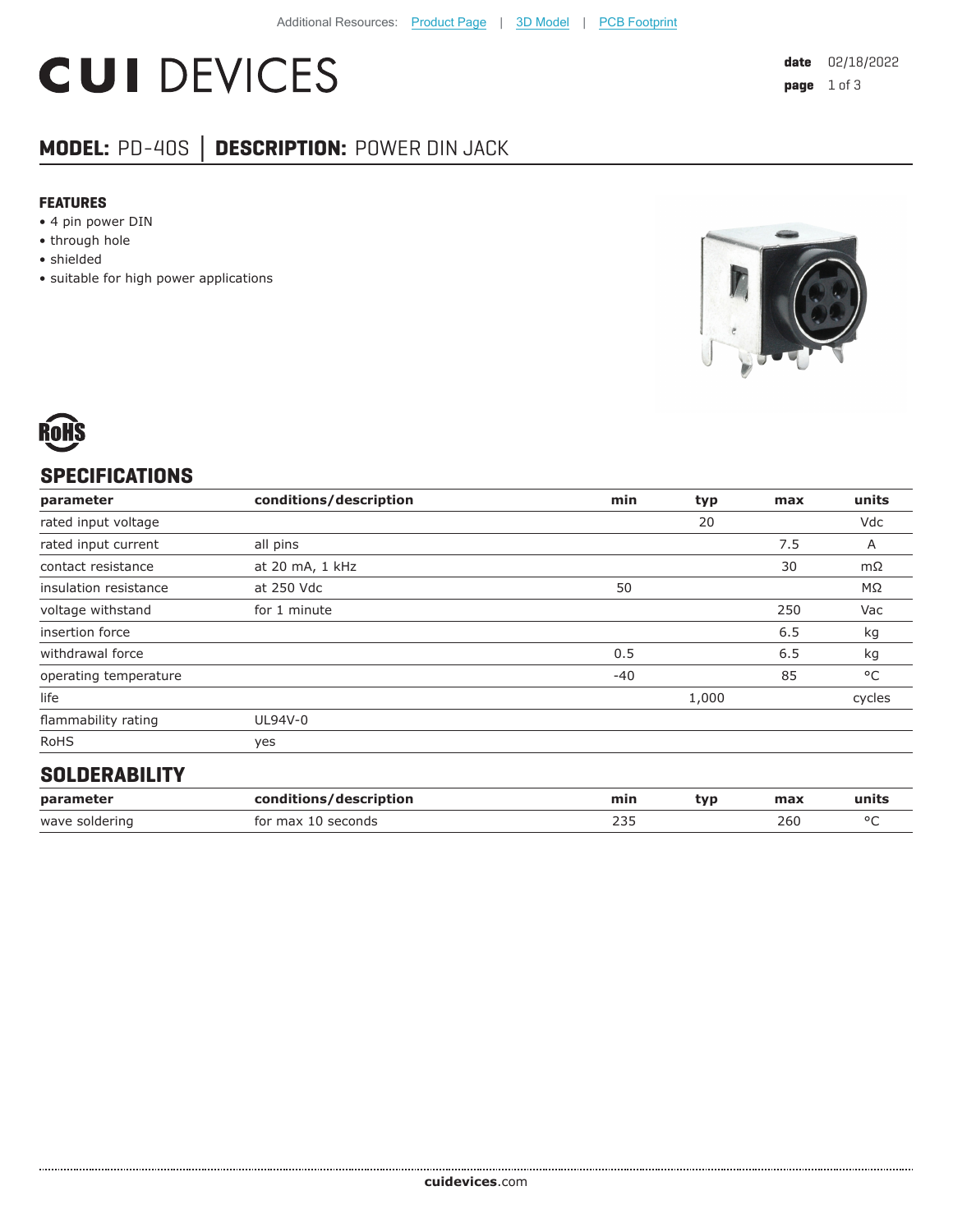ITEM DESCRIPTION MATERIAL PLATING/COLOR

1 body PBT (UL94V-0) black

#### **MECHANICAL DRAWING**

units: mm tolerance: ±0.3 mm unless otherwise noted









Recommended PCB Layout Top View (Date Codes prior to 03/03/2022)



Recommended PCB Layout Top View (Date Codes after 03/03/2022)